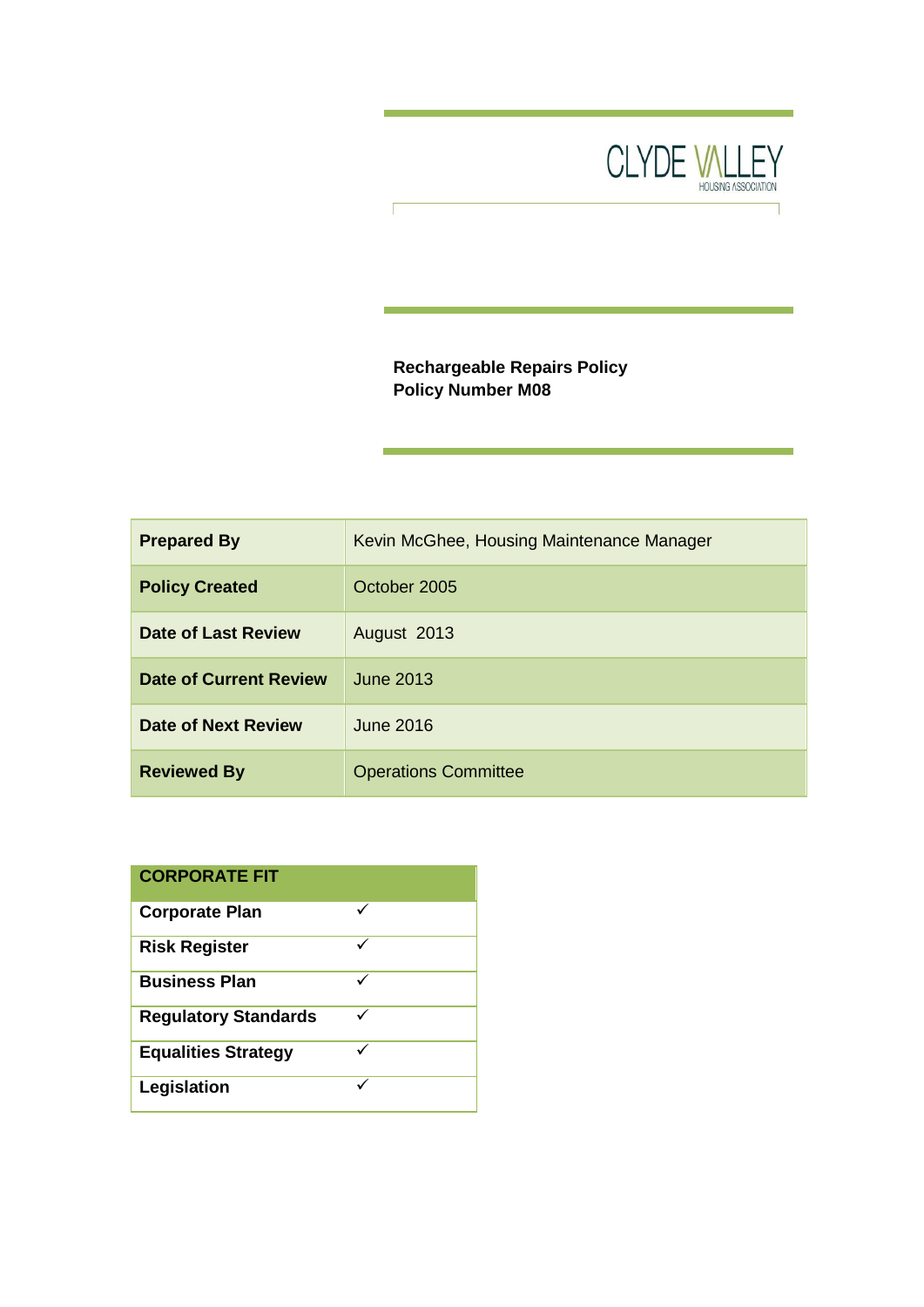# **1. INTRODUCTION**

## **1.1 Statement of Objectives**

The Rechargeable Repairs Policy aims to ensure that the Association appropriately identifies, records, monitors and recovers costs associated with Rechargeable Repairs.

Our objectives include:

- providing a prompt, efficient and cost effective responsive rechargeable repairs service;
- ensuring that systems are in place to enable the Association to comply with its duties in relation to with its duties in relation to rechargeable repairs;
- having systems and procedures in place, which ensure the rechargeable repairs process is carried out efficiently, effectively and economically for both Association and tenant;
- operating an effective monitoring system, including audit trails and reporting systems that ensure compliance with the rechargeable repairs process; and
- responding promptly to missed payments, establishing early contact if arrears persist and endeavouring to pursue full recovery of rechargeable repairs debt.

## **1.2 Compliance with Regulatory Standards**

In terms of the Scottish Social Housing Charter, the Scottish Housing Regulator has identified a number of key indicators relevant to housing maintenance by which it will measure landlord performance, including the following:

- Quality of housing tenants' homes, as a minimum, meet the Scottish Housing Quality Standard (SHQS) by April 2015 and continue to meet it thereafter, and when they are allocated, are always clean, tidy and in a good state of repair.
- Repairs, maintenance and improvements tenants' homes are well maintained, with repairs and improvements carried out when required, and tenants are given reasonable choices about when work is done.
- Value for money tenants, owners and other customers receive services that provide continually improving value for the rent and other charges they pay.

## **1.3 Expected Outcomes**

Key outcomes of operating an effective Rechargeable Repairs Policy include:

- ensuring that properties are well maintained, safe, secure and in line with the SHQS;
- optimising customer satisfaction with the implementation of rechargeable repairs; and
- delivering value for money.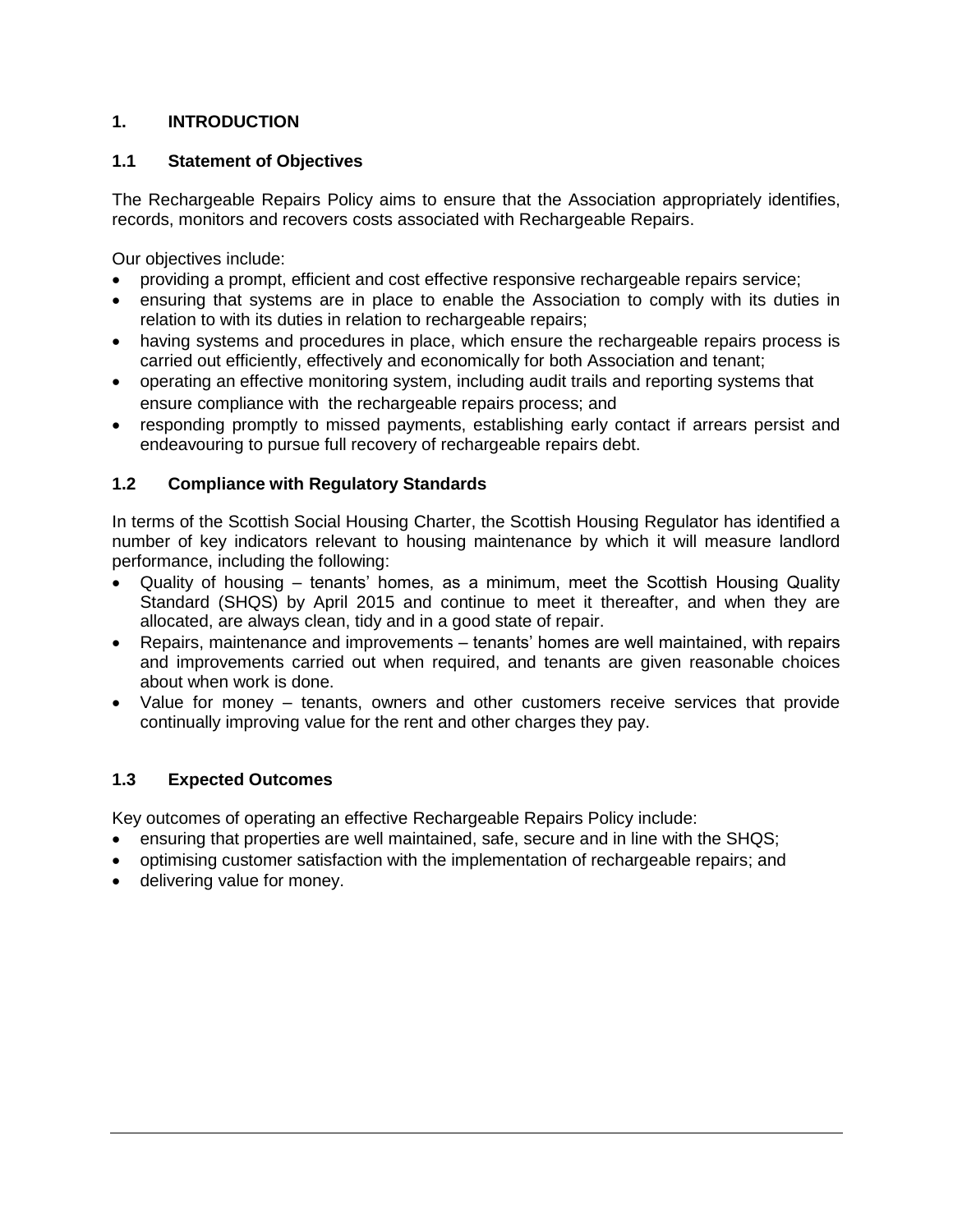# **1.4 Informing and Involving Stakeholders**

We will promote our Rechargeable Repairs Policy through our newsletter, website and tenancy handbook. Where we plan to make significant changes to the policy, we will consult tenants in line with our Customer Engagement Strategy.

# **1.5 Corporate Fit**

### 1.5.1 Legislation and best practice

We will comply with all relevant legislation and associated regulations, including:

- The Health & Safety at Work Act 1974
- The Housing (Scotland) Act 1987, 2001 & 2010
- Public Health (Scotland) Act 1987
- Environmental protection Act 1990
- Gas Safety (Installation and Use) Regulations 1998
- Data Protection Act 1998
- The Scottish Social Housing Charter

Our Rechargeable Repairs Policy is consistent with our:

- Corporate Plan
- Business Plan
- Housing Maintenance Policy Guide
- **•** Gas Servicing Policy
- Estate Management Policy Guide
- Asset Management Strategy
- Health and Safety Policy
- Risk Management Strategy
- Procurement Strategy
- Financial Regulations
- Delegated Authority Policy

## 1.5.2 Equalities

Our Rechargeable Repairs Policy complies with CVHA's Equality Policy to ensure equality of treatment for all tenants without discrimination or prejudice. At all times CVHA will therefore consider all tenants, regardless of sex, faith or religion, race, ethnic origin, sexual orientation, mental or physical health, disability or marital status.

### 1.5.3 Confidentiality

CVHA recognises that confidentiality is important to tenants and will treat their tenancy information in the strictest confidence under the Data Protection Act 1998 and in line with CVHA's Openness and Confidentiality Statement.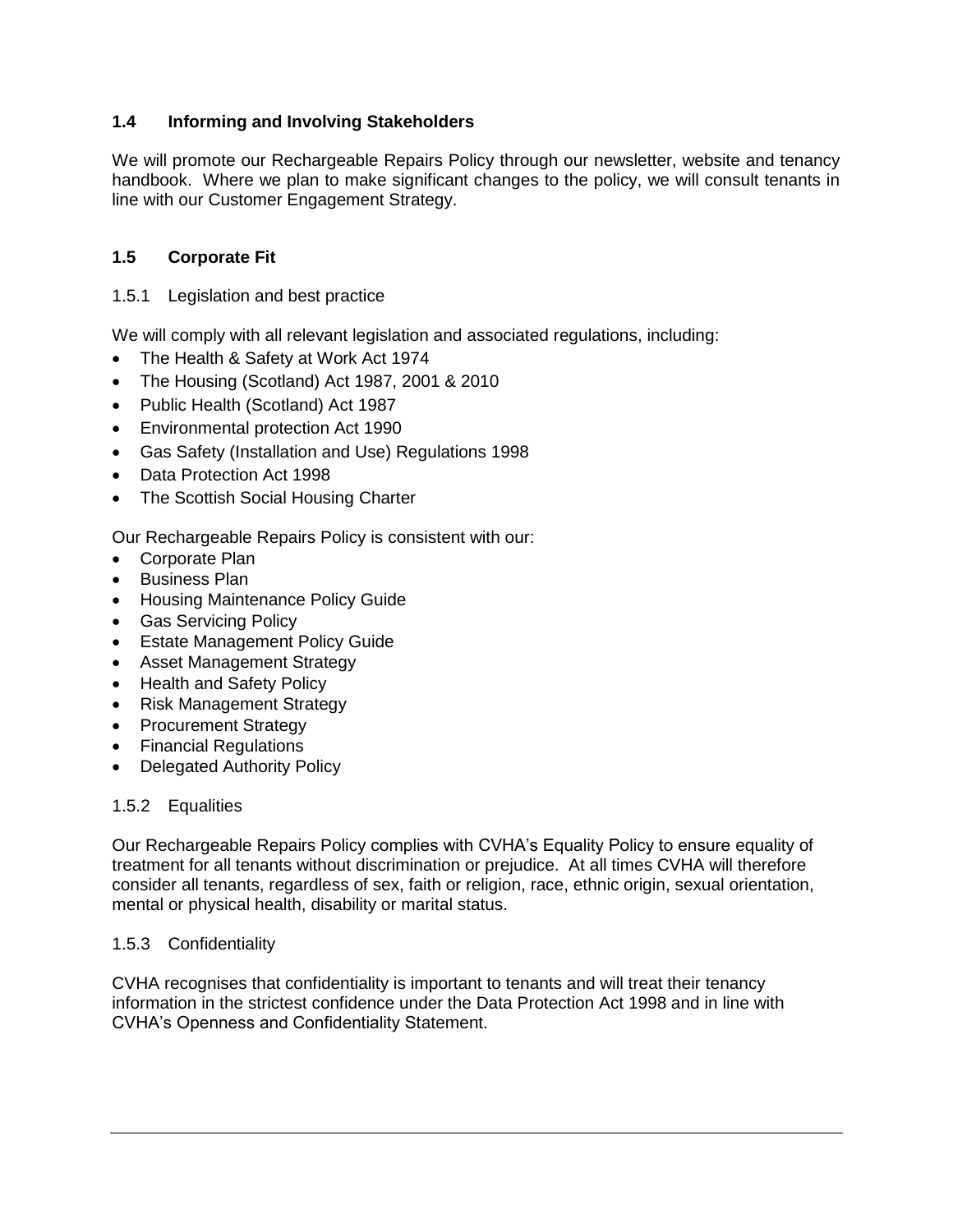### 1.5.4 Business Plan and risk management

Our Business Plan assumes that rechargeable repairs will be pursued and recovered where appropriate. We therefore seek to mitigate against business risk through maximising our recovery of rechargeable repairs and managing rechargeable repairs in an efficient, effective and economic manner.

#### 1.5.5 The Board

The Operations Director has responsibility for overseeing the implementation of the Rechargeable Repairs Policy, with the Housing Maintenance Manager and Housing Operations Manager responsible for key aspects of the day to day service delivery with delegation of specific tasks to appropriate staff.

The Board, via the Operations Committee, will receive regular updates on the implementation of the Rechargeable Repairs Policy so that they can have assurance that it is operating effectively in practice. The Audit & Risk Committee may also seek assurance in this regard.

| <b>Function / task</b>                                                   | <b>Responsibility</b>                                                                                                                                                             |
|--------------------------------------------------------------------------|-----------------------------------------------------------------------------------------------------------------------------------------------------------------------------------|
| Rechargeable Repairs Policy -<br>review, amendment & approval            | Operations Committee responsible for making<br>recommendations to Board for approval.                                                                                             |
| Rechargeable Repairs<br>Procedures - development,<br>monitoring & review | <b>Operations Director and Housing Maintenance Manager</b><br>to develop operational procedures that reflect the<br>principles set out within the Rechargeable Repairs<br>Policy. |

### **2. KEY PRINCIPLES – RECHARGEABLE REPAIRS POLICY**

### **2.1 What are rechargeable repairs?**

- 2.1.1 We expect our tenants to conduct their tenancies in a reasonable manner and not damage or allow any member of their household or visitor to their home to damage the property, either internally or externally. If a tenant has damaged their property or failed to take care of it, we may charge for the costs of repair.
- 2.1.2 CVHA's conditions of tenancy set out the repairs responsibilities of both landlord and tenant. Repairs that are the tenant's responsibility are outlined in the Association's Housing Maintenance Policy Guide, our Tenant's Handbook and on our website.
- 2.1.3 'Rechargeable repairs' occur where there is a need to carry out a repair and it is reasonable for CVHA to conclude that the repair was the tenant's responsibility and necessary as a direct or indirect result of their actions. Examples of circumstances where CVHA will recharge tenants for the full costs associated with a repair, include where repairs are required because of:
	- vandalism, negligence, destructive actions by the tenant or visitor to the property or where no action by the Association could result in serious damage to the property and / or neighbouring homes;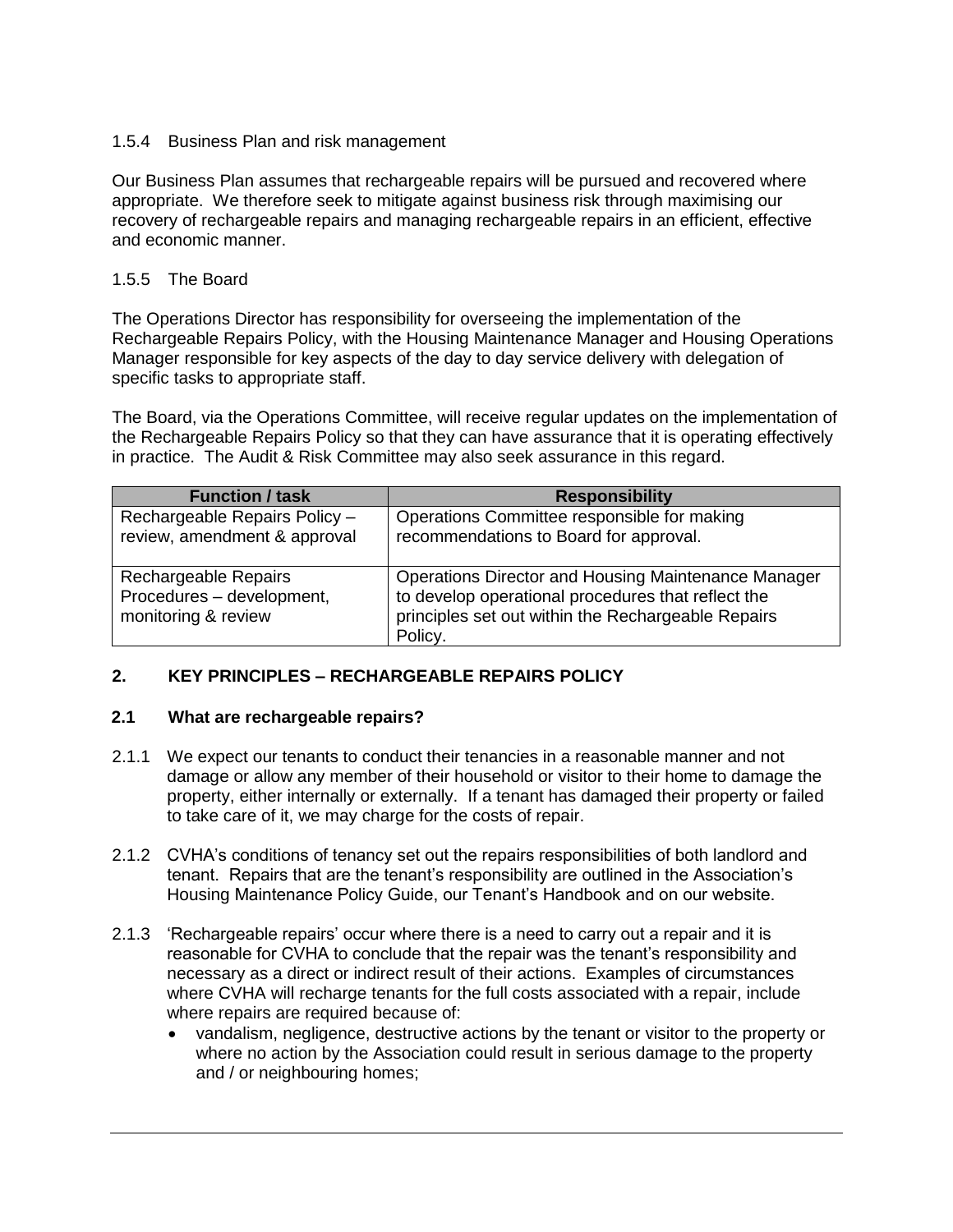- wilful damage (where this is due to vandalism, it must have been reported to the Police);
- forced entry is required owing to lost keys;
- the emergency call-out system being misused; and
- no access to specifically arranged jobs, such as emergencies.
- 2.1.4 In these circumstances, the Association may undertake a repair but recharge the relevant tenant for the costs incurred. Where a tenant reports such a repair, the Association will:
	- advise of the tenant's responsibilities under the terms of the Tenancy Agreement with respect to payment of recoverable charges;
	- seek to obtain the tenant's agreement prior to any work being instructed, unless in an emergency situation; and
	- Seek to recover sums due in line with the Association's dept recovery processes.

### **2.2 Emergency works**

- 2.2.1 When an emergency rechargeable repair is reported, the tenant, or the person reporting the repair on the tenant's behalf, will be advised that the repair will be recharged in terms of the conditions of tenancy. The Association will only complete works of an emergency or Health & Safety nature, where failure to act could result in personal risk and / or damage to the property and / or neighbouring homes.
- 2.2.2 The approximate cost of the rechargeable repair will be notified to the tenant. The tenant will be given the opportunity to rectify the fault using their own contractor if they wish, prior to CVHA raising an order. However if the tenant wishes CVHA to undertake the repair, as soon as the invoice is received by CVHA from the contractor, an account will be sent out.
- 2.2.3 Where an emergency call out is made for a non-emergency repair the tenant will be recharged the cost of the call-out as well as a service charge.

### **2.3 Non-emergency works**

- 2.3.1 When a non-emergency rechargeable repair is reported, the tenant, or the person reporting the repair on the tenant's behalf, will be advised that the repair will be recharged in terms of the conditions of tenancy. The Association will only complete works of a non-emergency nature where there are Health & Safety or other reasonable considerations, where failure to act could result in damage to the property and / or neighbouring homes.
- 2.3.2 The approximate cost of the rechargeable repair will be notified to the tenant, based upon Association's contract rates or in negotiation with the contractor prior to raising an order. The tenant will be given the opportunity to rectify the fault using their own contractor if they wish, prior to CVHA raising an order. However if the tenant wishes CVHA to undertake the repair, as soon as the invoice is received by CVHA from the contractor, an account will be sent out.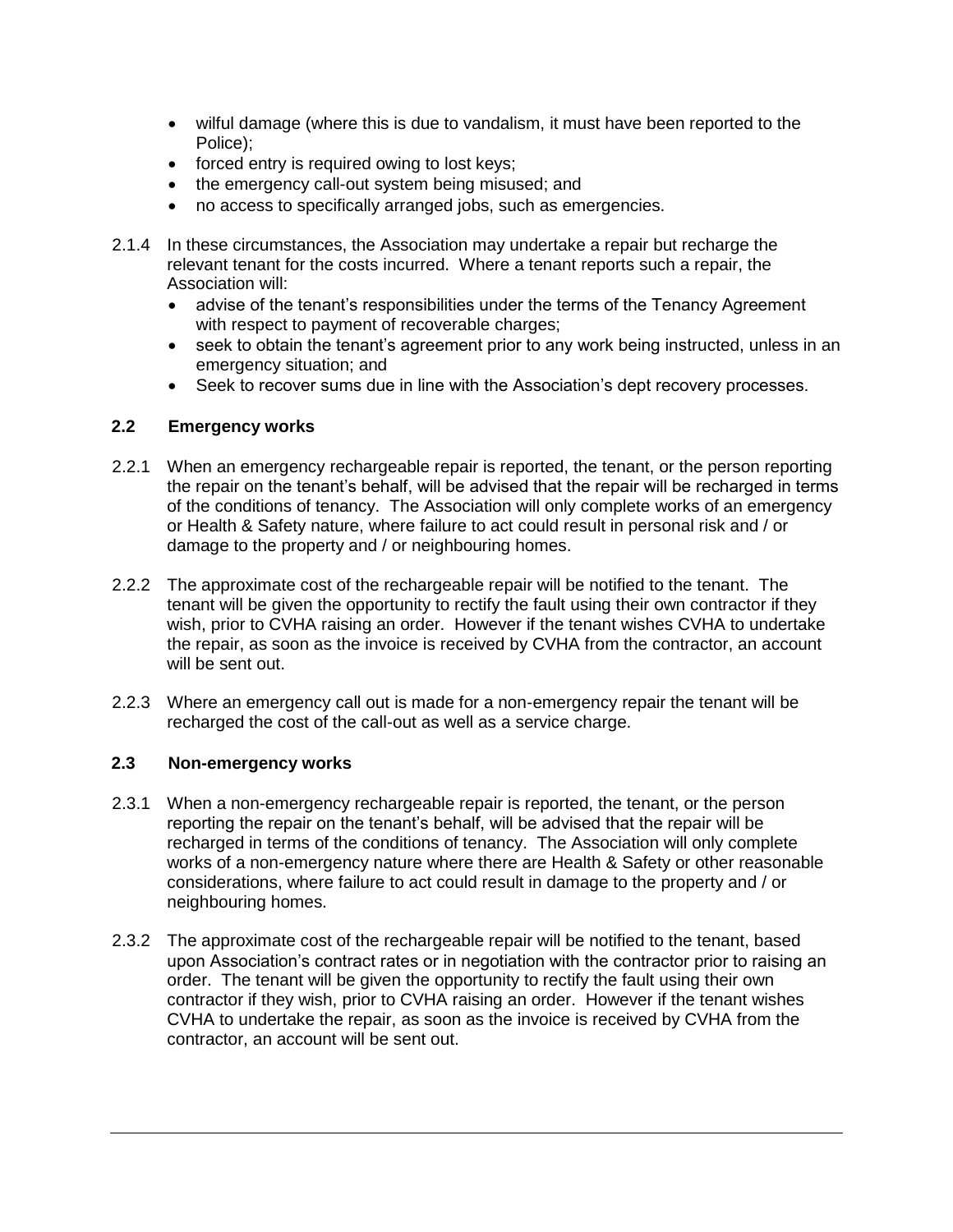### **2.4 Routine repairs**

- 2.4.1 Where a routine repair is carried out and it is reasonable to conclude that the repair was the tenant's responsibility and necessary as a direct or indirect result of their actions, the tenant will be recharged the full cost of the repair (e.g. as a result of vandalism, police forcing entry with a lawful warrant, damage or neglect to the component or property).
- 2.4.2 If a tenant wishes CVHA to complete a routine repair that is rechargeable they will be required to sign a mandate for the works to be carried out and to confirm that they will pay for the works along with the associated service charge. They will also require to pay a deposit of at least 25% of estimated costs in advance of works being instructed.

### **2.5 Invoicing rechargeable repairs**

- 2.5.1 On completion of the repair and receipt of invoice from the contractor, CVHA's Operations team will pass details to the Finance team within 14 days. In turn the Finance team will issue an invoice to the tenant within 14 days.
- 2.5.2 The tenant will be required to settle the account or make arrangements to pay the account within 28 days of it being issued. If no response is received within this timescale then a final reminder will be sent giving a further 7 days to settle the account or make arrangements to pay it.
- 2.5.3 CVHA will seek payment of the full amount but if this is not possible, for example where there is evidence of financial hardship, the Housing Officer will agree a reasonable repayment arrangement with the tenant.

## **2.6 Debt recovery**

- 2.6.1 The Association will take all reasonable steps to recover the costs associated with rechargeable repairs in line with CVHA's established debt recovery processes. This may include small claims action or legal action if appropriate.
- 2.6.2 Tenants with outstanding debt in relation to rechargeable repairs, not making any reasonable attempt to pay, may only receive a statutory repairs service until a payback arrangement has been agreed and maintained for at least three months.
- 2.6.3 Housing Officers will be responsible for agreeing and monitoring repayment arrangements that are reasonable in the view of CVHA. If a tenant is already making arranged payments for rent arrears, the Housing Officer will agree a reasonable repayment plan so that an appropriate amount is put towards recovery of the rechargeable repair debt.
- 2.6.4 Tenants in debt to the Association in relation to rechargeable repairs may not be considered for a transfer to another CVHA property until the debt has been paid in full.
- 2.6.5 Where a rechargeable repairs debt relates to a former tenancy, this sum will be pursued by the Housing Operations team in line with CVHA's established debt recovery processes.